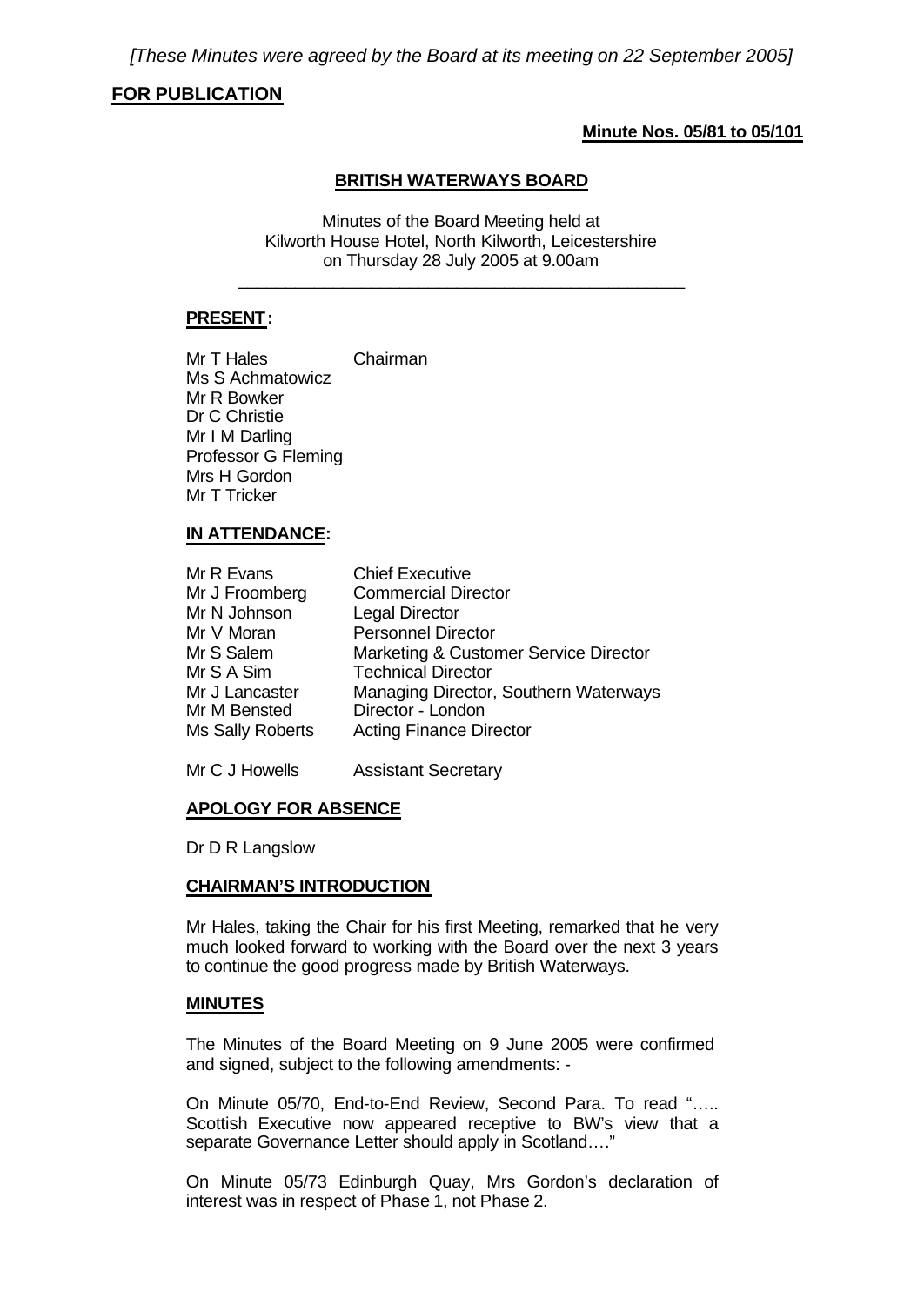### **MATTERS ARISING**

# 05/81 **Board Members' Remuneration (Minute 05/61)**

The Chairman advised that the intimations he had received of the likely response of the new Waterway's Minister to the Board's representations on remuneration were not encouraging. A letter from the Minister was expected shortly.

Professor Fleming expressed his concern about the 18 months that it had taken to reach this wholly unsatisfactory position and if there was no prospect of progress, he might have to consider his position.

#### **Use of Agency Staff (Minute 05/64)**

05/82 The Personnel Director advised that he had further examined BW's approach to the use of Agency Staff and could confirm this was kept to a minimum.

## **British Waterways Advisory Forum(Minute 05/67)**

05/83 In response to Mr Tricker, the Legal Director explained the meeting arrangements for the BWAF. It would hold two Agenda Meetings and two full meetings a year and the date of the first Agenda Meeting would be confirmed shortly. The Forum would welcome the attendance of some Board Members at the Agenda Meeting and he would follow this up with Members when the date was known.

#### **Audit Committee (Minute 05/76)**

- 05/84 Mr Bowker on behalf of the Chairman of the Audit Committee reported on two points that had arisen since the Committee's Meeting on 26 May.
	- The PWC Management Letter had been received. Whilst long, this was not onerous in terms of actions and management had an action plan underway. The most critical issue, changes to the control environment for payrolls, was being looked at by the Personnel Director;
		- The Corporate Governance Letter with DEFRA was now agreed and there is a commitment in it to carry out regular compliance audits, notably under the contract management regime. The Head of Audit will be bringing forward proposals and a plan to the Audit Committee.

#### **CHIEF EXECUTIVE'S REPORT & FINANCIAL REVIEW**

05/85 The Board noted BWB 3195.

### **Financial Review**

05/86 The Acting Finance Director gave the headlines of the First Quarter Financial Performance and full year forecast outturn and the performance of the individual business areas. She advised that whilst the movements reported in Quarter 1 were larger than might be expected they were being fully managed.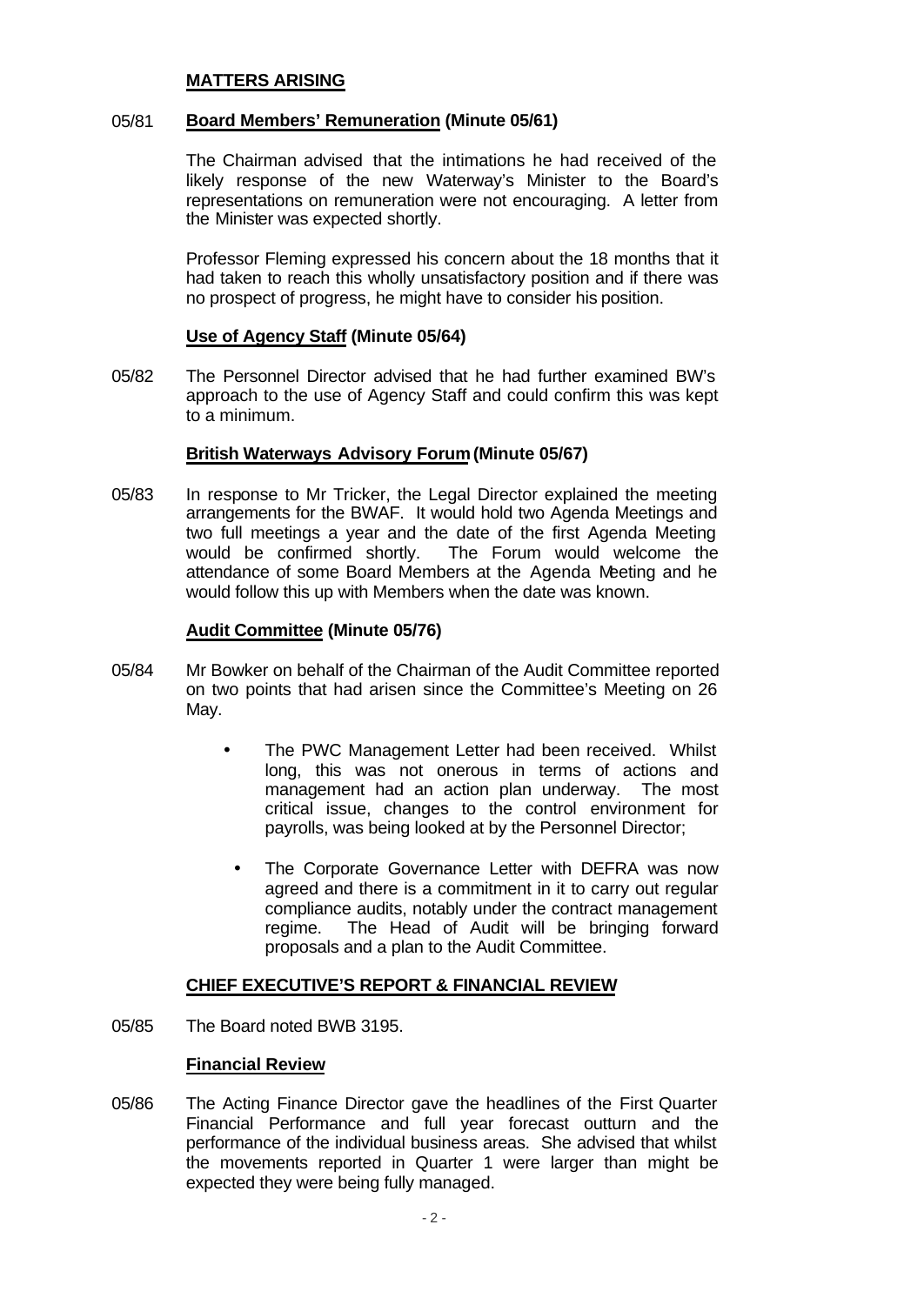The Chief Executive added that Scottish Executive had indicated that £3 million additional grant would be made available in 2005/06.

The Legal Director referred to the significant exposure to rates which BW now faced totalling some £600k per annum. It was contesting both the decision that the waterway track should be rated and that it did not qualify for transitional relief.

Dr Christie referred to the concentration on the safety backlog and the decision to undertake £3 million of additional dredging, funded from reserves. Some staff had expressed concerns at the previous evening's reception that not enough weighting was being given to investing in the towpath where the majority of waterway visits took place.

Responding, the Chief Executive advised that BW had been targeting those areas that customers wanted to be improved e.g. dredging, lock gate repairs and vegetation control, but he acknowledged the benefits of much of the expenditure was not immediately visible. There would be £25 million of "below the water" improvements over the next two years and this inevitably competed with other more tangible improvements. The Executive had already recognised the need to rephase the profile of the maintenance backlog expenditure and put more of the funding into customer orientated repairs. Specifically, the Directors were holding a one-day session on the results of the customer insight programme and how best to address these.

Mr Evans confirmed that the work in progress on the steady-state model would allow a segmental analysis of costs by waterway, type of asset, geographical area (e.g. urban/rural) and this would further inform investment priorities. The Chairman pointed to changes in these costs brought about by outside influences e.g. Health & Safety regulation. Professor Fleming also cited dredging costs which had risen substantially. Mr Evans advised that in the discussions on the contract with Government, BW would be asking for changes in regulatory costs to be factored in.

The Finance Director referred to improved reporting of the cash balance sheet effective from Quarter 2 and undertook to share this with the Board.

#### **Waterscape**

05/87 Mr Bowker and Ms Achmatowicz had viewed the re-vamped Waterscape website and both agreed it to be a significant improvement. The Executive confirmed the Board would review the revised Waterscape Business Plan in September.

#### **Fair Trading**

05/88 Mr Bowker reported on the meeting of the Fair Trade Group the previous day. The principal issue had been relations with BMF and specifically their reaction to the decision by the Office of Fair Trading to decline an invitation to review BW's fair trading procedures. It was now intended to commission an expert arms length report and share the brief for this with the BMF. Meetings were being arranged with BMF at Executive and Council level to progress this.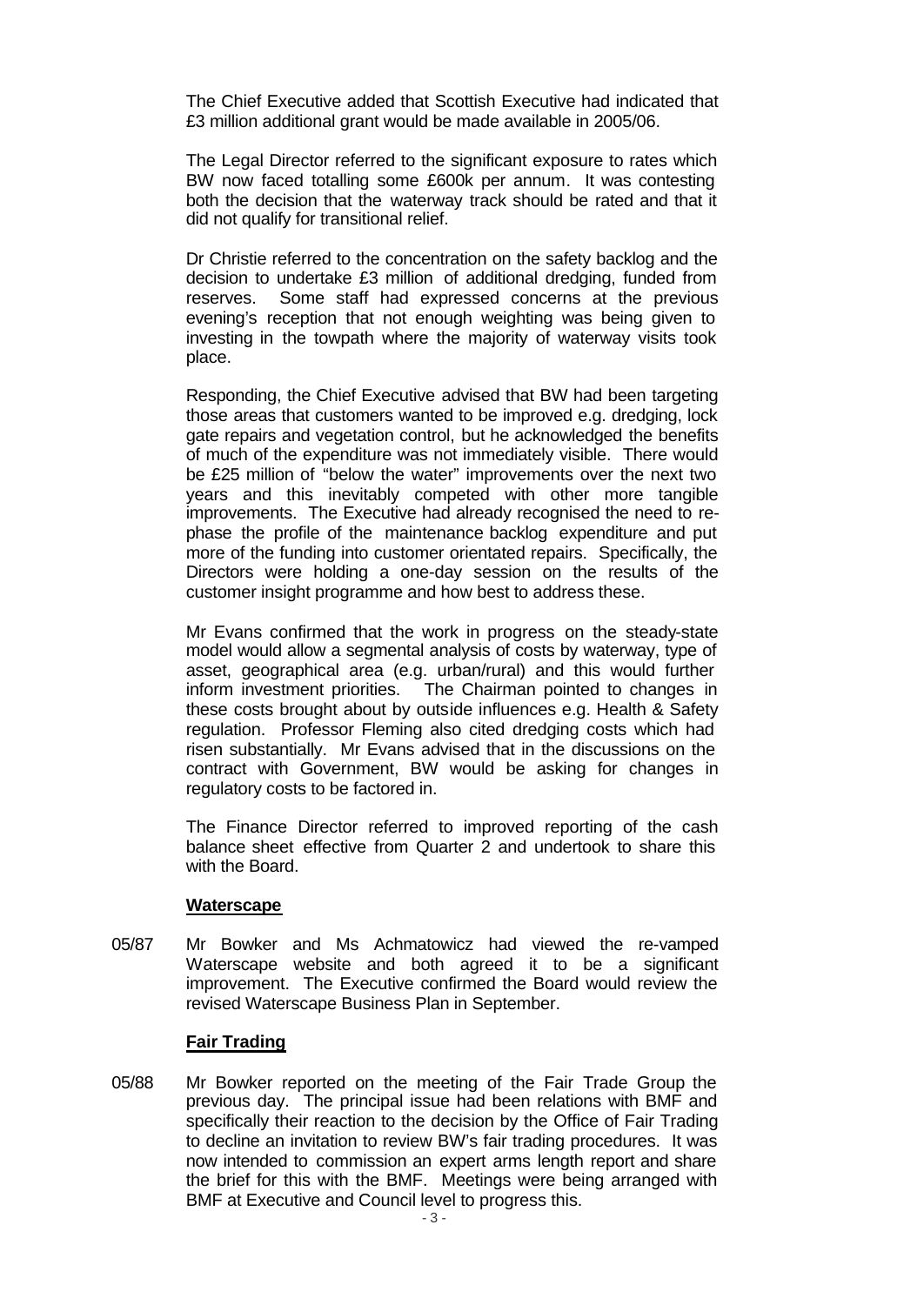# **London 2012 Olympics**

05/89 The Director, London gave an overview of the implications for BW of the 2012 Olympics and work needed to grasp this potentially immense opportunity.

Points in the discussion which followed included:

- BW was in a position to assist both the regeneration priority of the ODPM for the Olympics and the sustainability goals of the Secretary of State at DEFRA;
- securing a common approach with the Environment Agency was critical. The Chairman was aiming to meet his EA counterpart and Chief Executive meetings would follow;
- momentum was crucial; the Olympic Delivery Authority would not be in place until March. In the meantime, BW should work with the key players and consultants who were likely to stay the course;
- the problem of water quality and raw sewage discharges by Thames Water into some of the watercourses was an immediate issue to address. The Legal Director would check the legal position concerning these discharges;
- the BW brochure "The Bow Back Rivers" would be updated and re-issued.

The Board welcomed the report and that regular updates would be provided. BW would need to press ahead immediately, both to achieve acceptable decisions and to minimise exposure to inevitably escalating costs.

# **Chief Executive's Briefing**

05/90 The Marketing and Customer Service Director confirmed that the reasons for the significant increase in the level of complaints in the first quarter of 2005/06 were being closely examined.

> Professor Fleming welcomed the waterway freight initiatives on the Grand Union (Paddington Arm), the River Severn and Sheffield and South Yorkshire Navigation.

> It had been confirmed that the Scottish Minister, Tavish Scott, MSP, would visit the canals in Scotland on 20 September and would be accompanied by the Chairman and Vice-Chairman.

# **HEALTH & SAFETY MANAGEMENT PROGRESS REPORT**

05/91 The Board considered BWB 3193 by the Technical Director.

Mr Sim accepted that the three reportable incidents in June, following three in the previous month, was disappointing. Every effort was now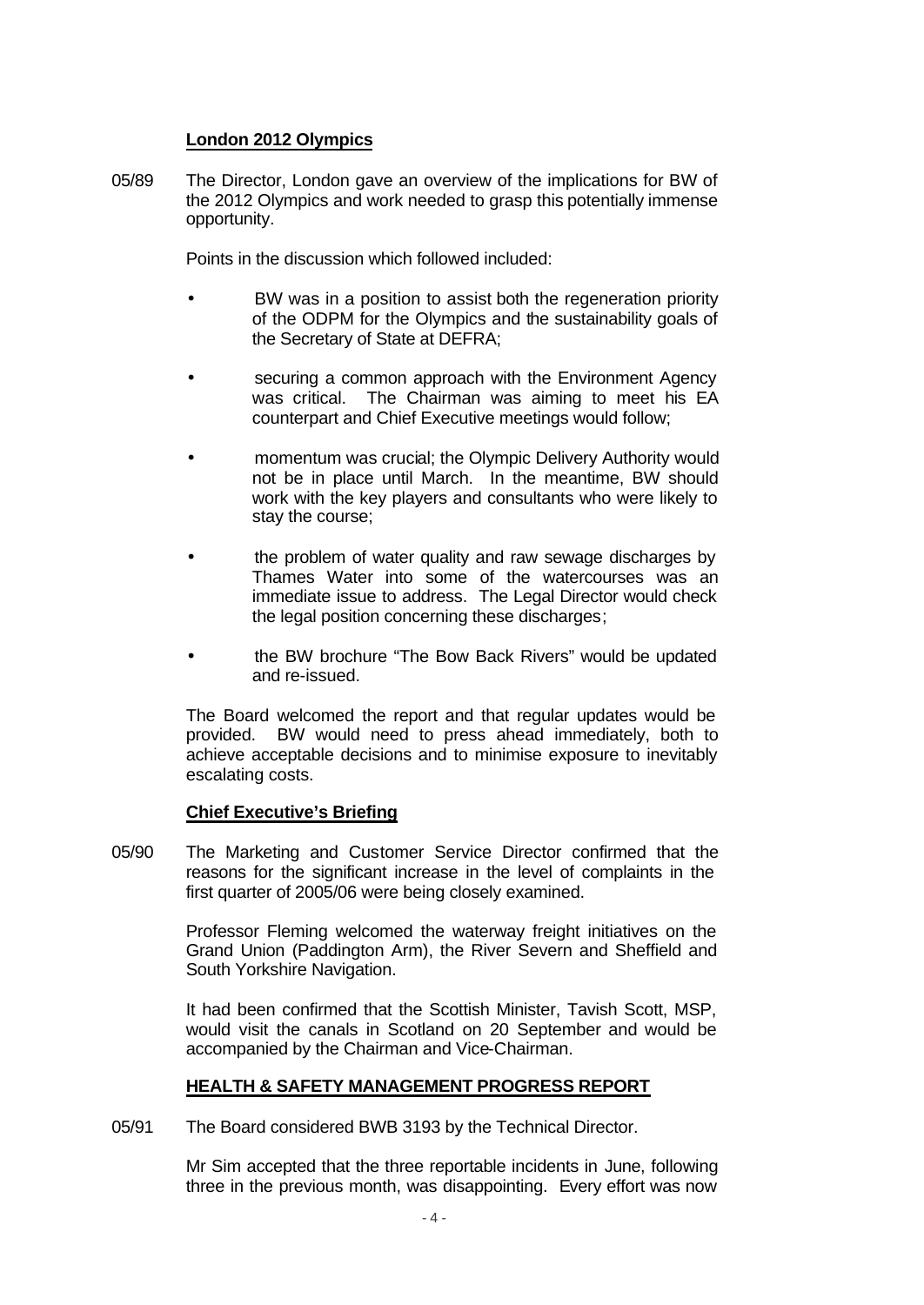being made to ensure the 2006 target for improvements in reportable incidents was still met. He cited the "Point of Work" risk assessments that were being produced throughout the business as one initiative that would help in that respect. Mr Sim also highlighted the collection of visitor incident information as a helpful tool in safety management. In some cases it also reflected visitor dis-satisfaction with the waterways and often things that could be addressed.

Board Members remarked that they had been encouraged by the real focus on safety issues amongst the BW people they had met on the visit and reception the previous day. Because of this, the unsafe ramp at Foxton had been all the more disappointing. The Technical Director advised he had already taken action to have this rectified.

With reference to the physical attacks on waterway visitors, the Chief Executive conceded these could become a particular problem for a leisure business. They were not excessive in terms of overall number of waterway visits, however, and where there were concentrations, BW worked with local communities and the police. The most effective remedy was BW presence on the towpath with canal rangers being particularly successful.

The Chairman noted that as BW moved into new ventures, such as cafes, it needed to be aware of their particular risks e.g. slips and burns.

# **OPERATIONAL PROJECTS (BWB 3194)**

05/92 The Board considered progress reports on two prospective projects:

# • **Coal Authority Funding & the Bridgewater Canal**

*[Text omitted as commercially confidential].*

# • **Cotswold Canal Restoration**

The Managing Director, South, in introducing the progress report highlighted the likely £1 million shortfall in funding which had now been identified together with additional costs in the order of £5 million. The implications for the project were fundamental since BW would not be able to fund this itself, given other competing priorities. Discussions were in hand with the HLF and SWDRA on funding options. Also every endeavour was being made to secure voluntary and private sector funding, although prospects were not good. The Commercial Director referred to BWs current commercial sponsorship project and undertook to consider whether it could assist with the Cotswold Canal.

The Board agreed that the downgrading of the prospects for the project would need sensitive communication to all involved, internally and externally. It was accepted that the presentational balance between leading a project campaign and undertaking the objective assessment of its prospects and the risks involved was a difficult one. The restoration process endorsed by the Board at its previous meeting for immediate implementation would be helpful in that respect.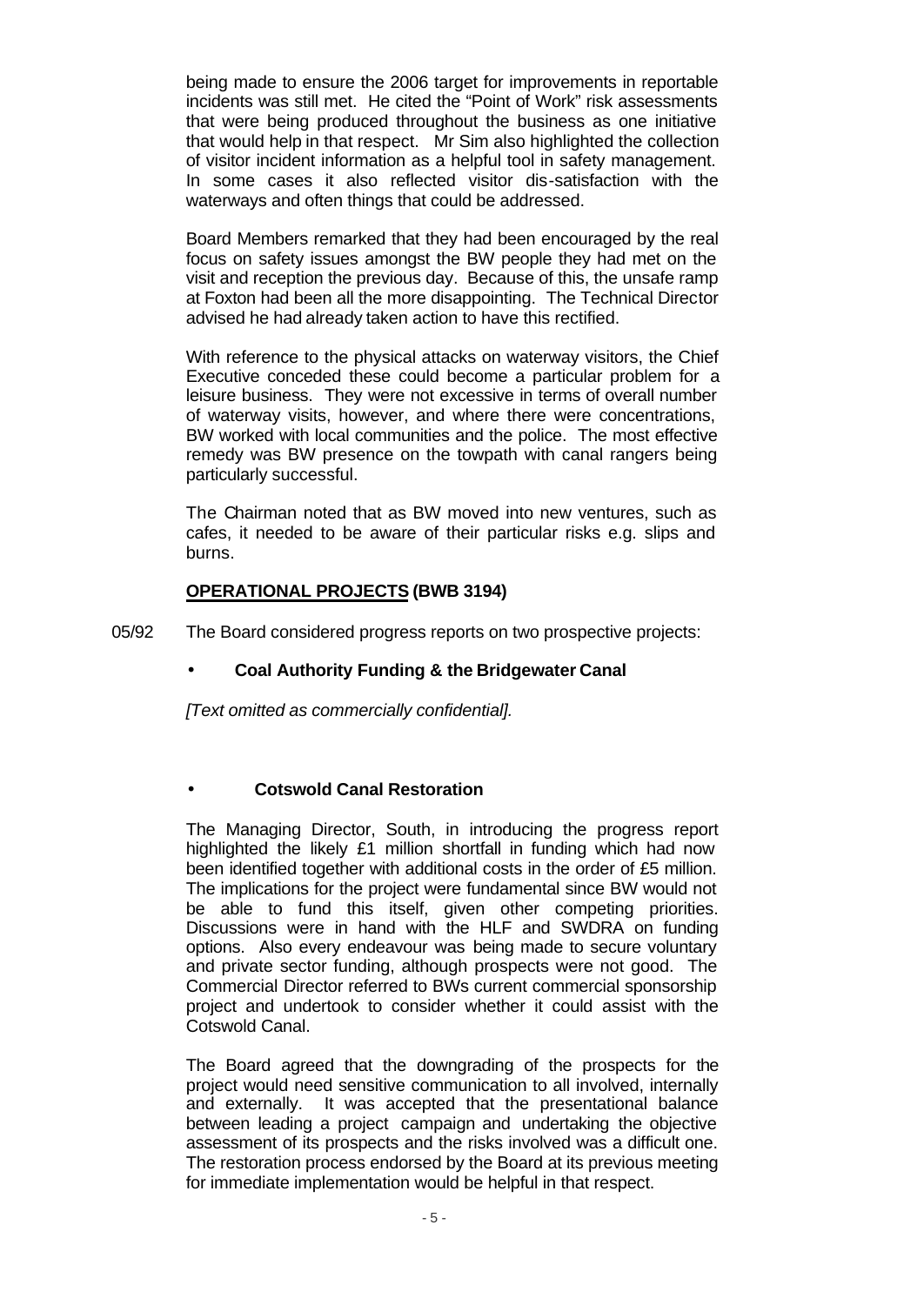# **COMMERCIAL UPDATE & COMMERCIAL PROJECTS**

05/93 The Board considered BWB 3192.

# **Investment & Disposal Strategy**

05/94 The Board noted progress on the 2005/06 investment and disposal strategy.

# **Edinburgh Quay**

- 05/95 The Board:
	- agreed the recommendation of the Edinburgh Quay Directors to proceed with the sale of the Phase 1 investment to D B Real Estate;
	- agreed that the final approval on Phase 2 funding should be delegated to the Edinburgh Quay Board;
	- *[Text omitted as commercially confidential]*

*[Text omitted as commercially confidential]*. Finally, it was noted that the Phase 1 increase in costs had been cancelled out by a similar increase in yields. Risks remained in Phase 2, albeit less substantial, and yields should not be relied on to compensate.

# **H2O Urban Limited**

05/96 The members of the Property Sub-Group confirmed that they had received and were content with the reports from the Executive on best value and due process and the increase in equity investment in H2O Urban from £1.46 million to £1.66 million was therefore confirmed.

# **Weston Point**

05/97 The progress report on the planned disposal at Weston Point was noted.

> [Professor Fleming declared an interest because of his consultancy's work for Peel Holdings].

# **Project for Approval**

# • **Taylor's Boat Yard, Chester**

05/98 Approval was given in principle to submitting a Stage 1 bid to HLF for a £4.7 million project to be funded by £2 million from HLF, £1.7 million commercial capital, £0.9 million Third Party funding and £0.1 million BW revenue. The project would refurbish important heritage buildings and deliver improved boatyard facilities and new office space. The project was welcomed as central to many of BW's core values and, in particular, working waterside heritage.

> The need, once funding was secured, for a highly experienced project manager was underlined by the Board with access to full technical